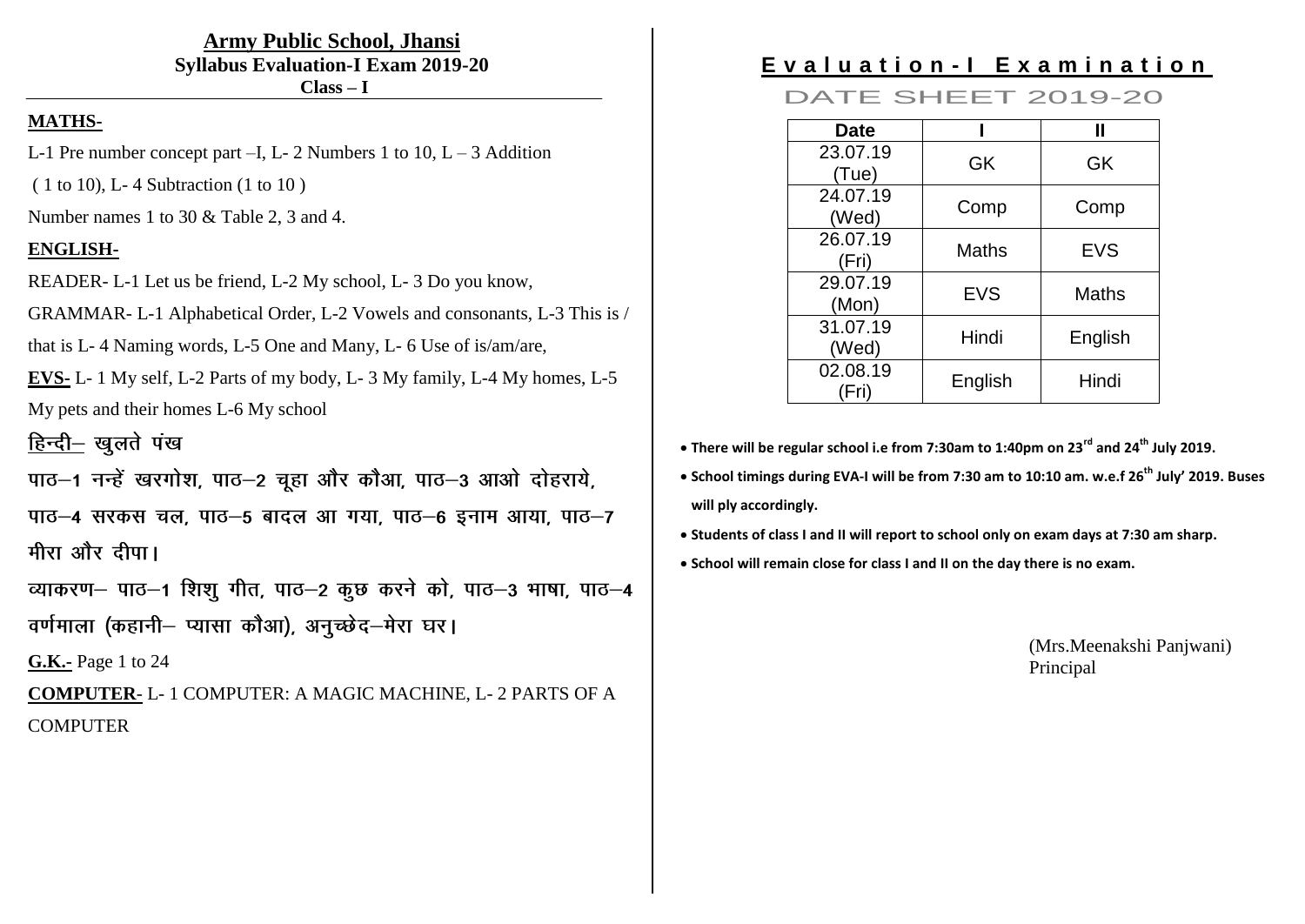#### **Army Public School, Jhansi Syllabus Evaluation-I Exam 2019-20 Class – II**

**English-** Reader - L-1 The Foolish Tortoise, L-2 Varun's new Car

L-3 The Three Little Pigs, Poems- A Prayer, The Fairy And The Bee

Grammar- L-1 Let's Revise, L-2 Naming Words, L-3 Common and Special

Names, L-4 Capital Letters and Punctuations, L-5 Use of Is, Am, Are, L-6 Use of

Was, Were, L-7 Subject and Object Pronoun,

L-8 Describing Words; May School

# **-**

खुलते पंख - पाठ-१ - हँसते रहना, पाठ-२ - दो सहेलियां, पाठ-३ - जैसी करनी वैसी भरनी, पाठ-४ – गुब्बारे, पाठ-५ - अकड़् गोलू

व्याकरण- पाठ-१ – गीत, पाठ-२ -कुछ करने को, पाठ-३ -भाषा, पाठ-४ - वर्णमाला

अनुछेद- मेरा मित्र, दिनों के नाम

**EVS-** L-1 My Body**,** L-2 Food we eat**,** L-3 Clothes we wear**,** L-4 Houses we live

in**,** L-5 Neighbourhood Services**,** L-6 People who help us

**Maths-** Warm Up**,** L-1 Three Digit Numbers**,** L-2 Addition**,** L-3 Subtraction

**Computer-** L-1 Computer and its type**,** L-2 Uses of Computer,

L-3 Man versus Computer

**G. K.-** Page 7 to Page 34

# **E v a l u a t i o n - I E x a m i n a t i o n**

DATE SHEET 2019-20

| <b>Date</b>       |              |            |
|-------------------|--------------|------------|
| 23.07.19<br>(Tue) | GK           | GK         |
| 24.07.19<br>(Wed) | Comp         | Comp       |
| 26.07.19<br>(Fri) | <b>Maths</b> | <b>EVS</b> |
| 29.07.19<br>(Mon) | <b>EVS</b>   | Maths      |
| 31.07.19<br>(Wed) | Hindi        | English    |
| 02.08.19<br>'Fri) | English      | Hindi      |

**There will be regular school i.e from 7:30am to 1:40pm on 23rd and 24th July 2019.**

 **School timings during EVA-I will be from 7:30 am to 10:10 am. w.e.f 26th July' 2019. Buses will ply accordingly.**

- **Students of class I and II will report to school only on exam days at 7:30 am sharp.**
- **School will remain close for class I and II on the day there is no exam.**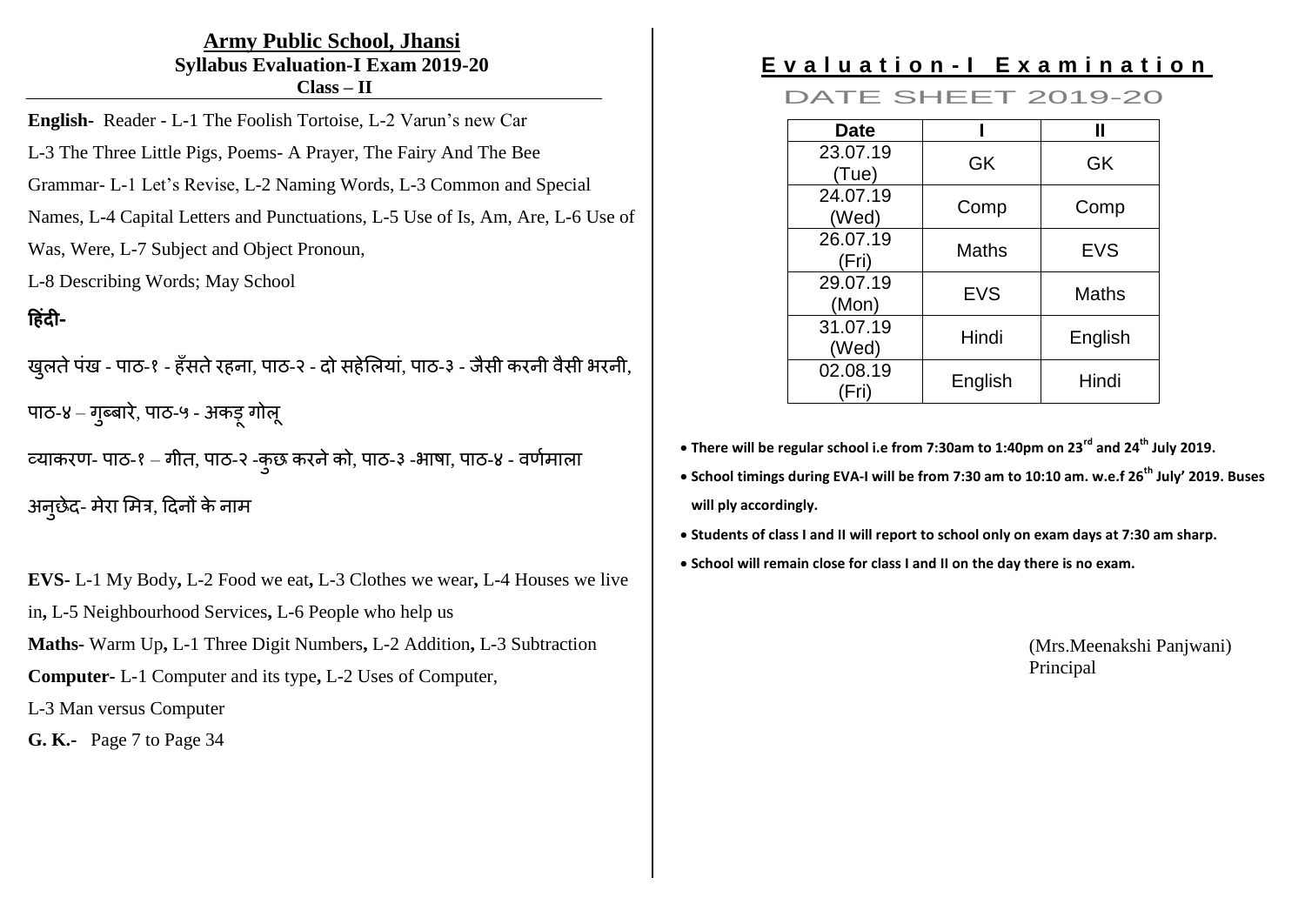#### **Army Public School, Jhansi Syllabus UT- I Exam 2019-20 Class – III**

**ENGLISH-** Words Worth**,** L-1- Jack and Beanstalk**,** L-2- Jack discovered a

New world**,** L-3- I came Last in the Race today

L-4- Akbar and Birbal

- **Grammar-** L-1- Lets revise, L-2-Alphabetical order
- L-3 -Noun (Number,Gender), L-4-Noun(common,proper,collective)
- L-5-The Sentence(comprehension,leave application writing)
- **MATHS-** L-1-Number and Number Names**,** L-2-Addition**,**

L-3-Subtraction

**EVS-** L-1-Family**,** L-2-Parts of the family**,** L-3-recreation**,** L-4-Plants, our green

friends**,** L-5-Animal around us**,** L-6-Birds Our Feathered Friends

#### **HINDI**

Literature-L-1,2,3 & 4

**Grammar-** L-1,2,3,4

# **Unit Test-I Examination**

DATE SHEET 2019-20

| Date              | Ш            | IV           |              |
|-------------------|--------------|--------------|--------------|
| 25.07.19<br>(Thu) | English      | <b>EVS</b>   | <b>Maths</b> |
| 26.07.19<br>(Fri) | Hindi        | <b>Maths</b> | Hindi        |
| 29.07.19<br>(Mon) | <b>Maths</b> | English      | <b>EVS</b>   |
| 30.07.19<br>(Tue) | <b>EVS</b>   | Hindi        | English      |

**School will be functional as usual during UT-I i.e from 7:30 am to 1:40 pm.**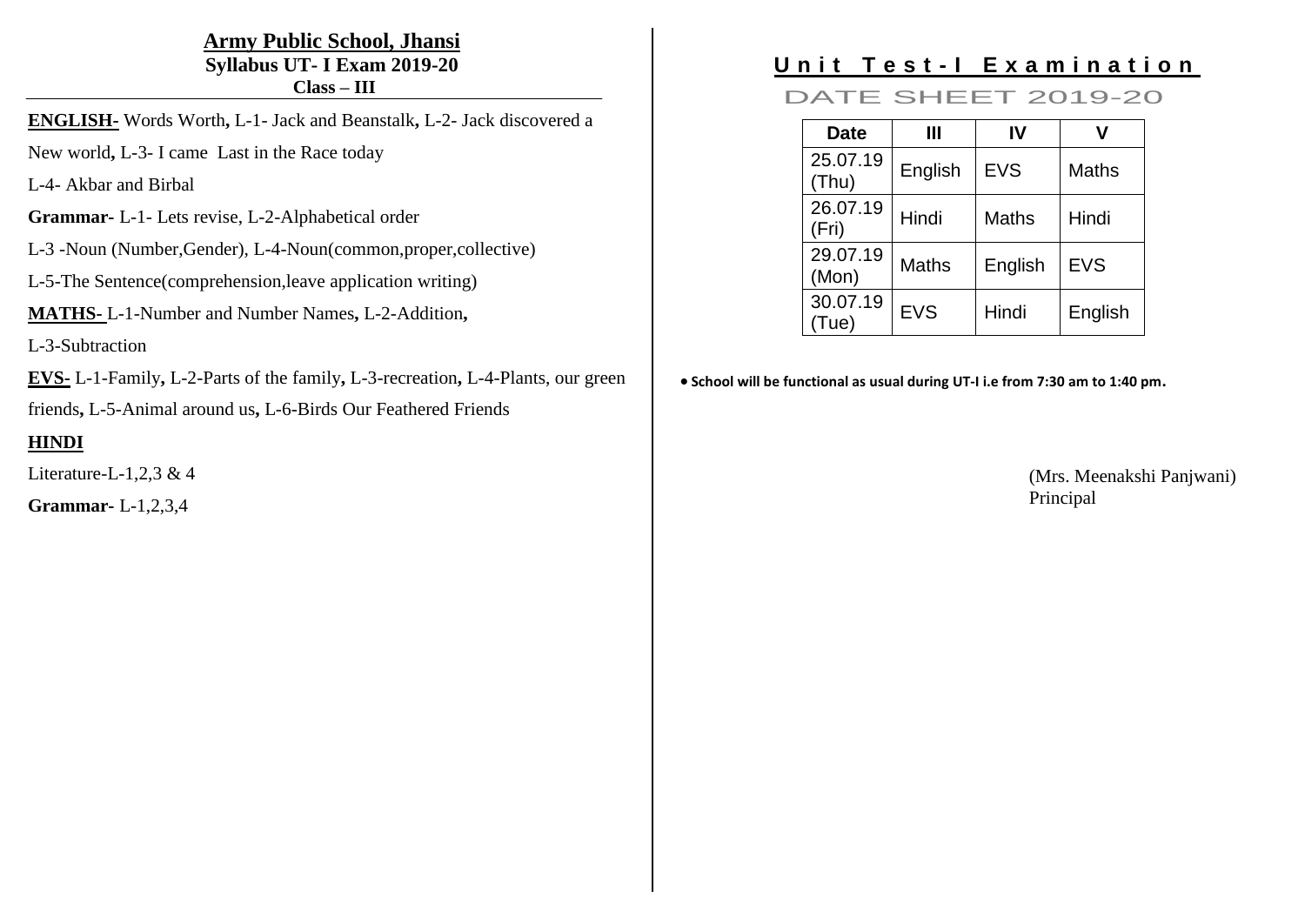#### **Army Public School, Jhansi Syllabus UT- I Exam 2019-20 Class – IV**

<u>हिंदी .</u> पाठ 1 . सूरज का गोला, पाठ 2 . अनमोल रस्सी, पाठ 3 . युवक का हठ

पाठ 4 . पानी की खोज, पाठ 5 . मन करता है

व्याकरण. भाषा व्याकरण लिपि, वर्ण मालाएं, शब्द, लिंग, वचन, अपठित

## अनुच्छेद

**English-** Reader- Ch. 1. The Clever Jackal ,Ch.2. Wise

Ch.3 Who is the Greatest, Ch.4 The Wind

Grammer Book- Ch.1. Lets Revise, Ch.2. Alphabetical Order, Ch.3. The

Sentense, Ch.4. Subject and Predicate, Ch.5 Kinds of sentence

Including unseen comparison and paragraph writing

**Mathematics -** Ch.1. Numbers and Number names, Ch.2. Roman Numerals,

Ch.3. Addition, Ch.4. Subtraction

**EVS –** Ch.1. Living and Non-living things, Ch.2. Inside Our Body

Ch.3. Plant life-Parts of a plant, Ch.4. Animal life- Reproduction in Animals,

Ch.5. Food we eat, Ch.6 An Ideal House

Ch.7. Types of House

# Unit Test-I Examination

DATE SHEET 2019-20

| <b>Date</b>       | Ш            | IV           |              |
|-------------------|--------------|--------------|--------------|
| 25.07.19<br>(Thu) | English      | <b>EVS</b>   | <b>Maths</b> |
| 26.07.19<br>(Fri) | Hindi        | <b>Maths</b> | Hindi        |
| 29.07.19<br>(Mon) | <b>Maths</b> | English      | <b>EVS</b>   |
| 30.07.19<br>Tue)  | <b>EVS</b>   | Hindi        | English      |

**School will be functional as usual during UT-I i.e from 7:30 am to 1:40 pm.**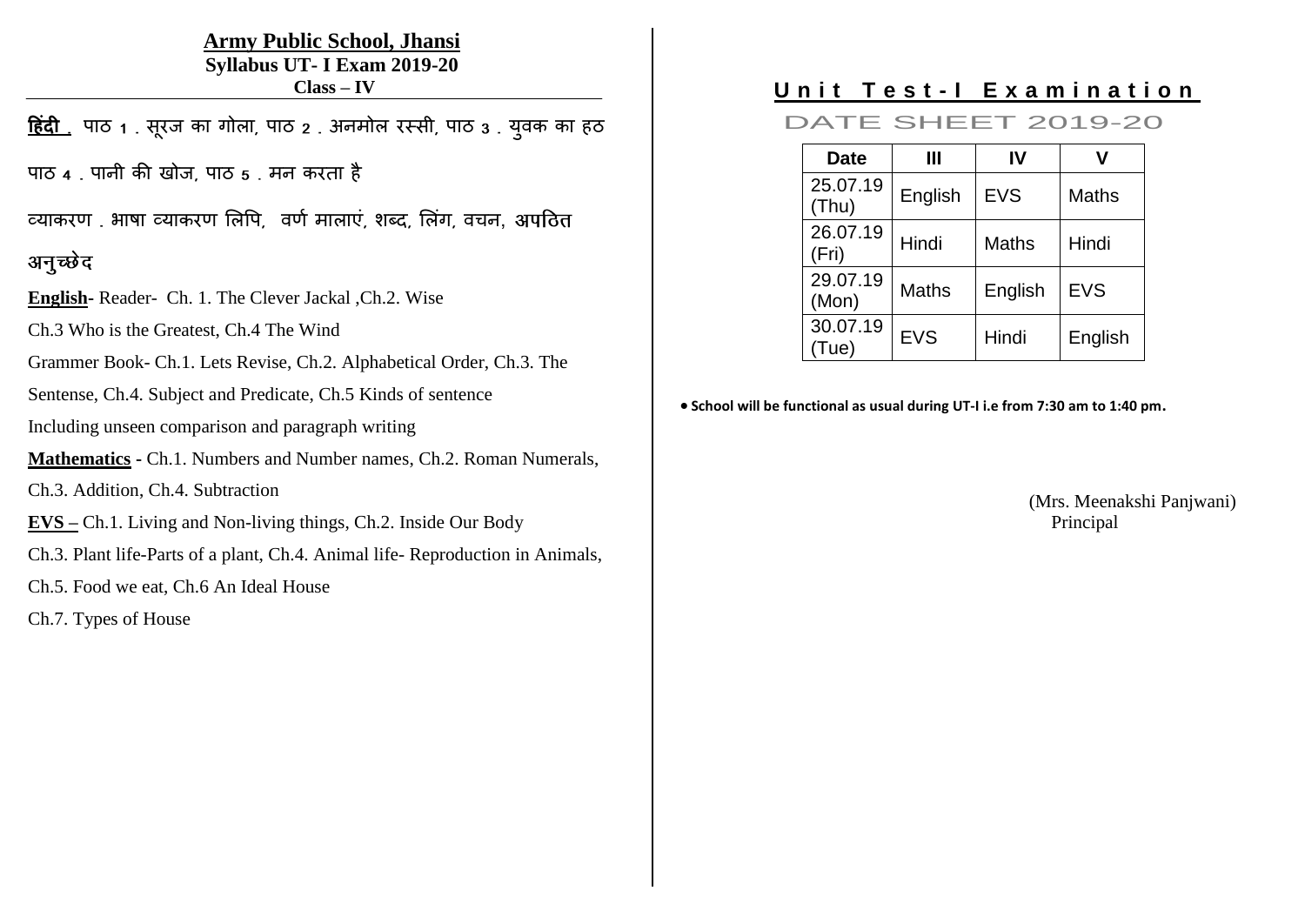#### **Army Public School, Jhansi Syllabus UT- I Exam 2019-20 Class – V**

#### **ENGLISH READER**

1. God made them all, 2. The Pandavas, last year in exile, 3. Call of the wind, 4. How Beautiful is the Rain

#### **GRAMMAR**

1. Lets Revise, 2. Alphabetical Order, 3. The Sentence, 4. Subject and Predicate, 5.Kinds of sentences

Unseen comprehension, Formal letter writing and diary entry

#### **EVS**

- 1. Our body parts, 2. Bones and Muscles, 3. Plants, 4. Eating Right,
- 5. Force work and Energy, 6. Natural calamities,
- 7. Protecting plants and animals

#### **Mathematics**

1. Large numbers, 2. Addition and Subtraction, 3. Multiplication and Division, 4. Tables 2 to 25

हिन्दी - 1. एक बनेंगे नेक बनेंगे, 2. अदल बदल, 3. मेरी गाय, 4. घटा

धिरी झूम के, 5. अपनी कमाई

व्याकरण-भाषा लिपि, वर्ण, शब्द विचार, संज्ञा, सर्वनाम, अपठित अनुच्छेद, अनुच्छेद।

# **Unit Test-I Examination**

### DATE SHEET 2019-20

| <b>Date</b>       | Ш            | IV           |              |
|-------------------|--------------|--------------|--------------|
| 25.07.19<br>(Thu) | English      | <b>EVS</b>   | <b>Maths</b> |
| 26.07.19<br>(Fri) | Hindi        | <b>Maths</b> | Hindi        |
| 29.07.19<br>(Mon) | <b>Maths</b> | English      | <b>EVS</b>   |
| 30.07.19<br>Tue)  | <b>EVS</b>   | Hindi        | English      |

**School will be functional as usual during UT-I i.e from 7:30 am to 1:40 pm.**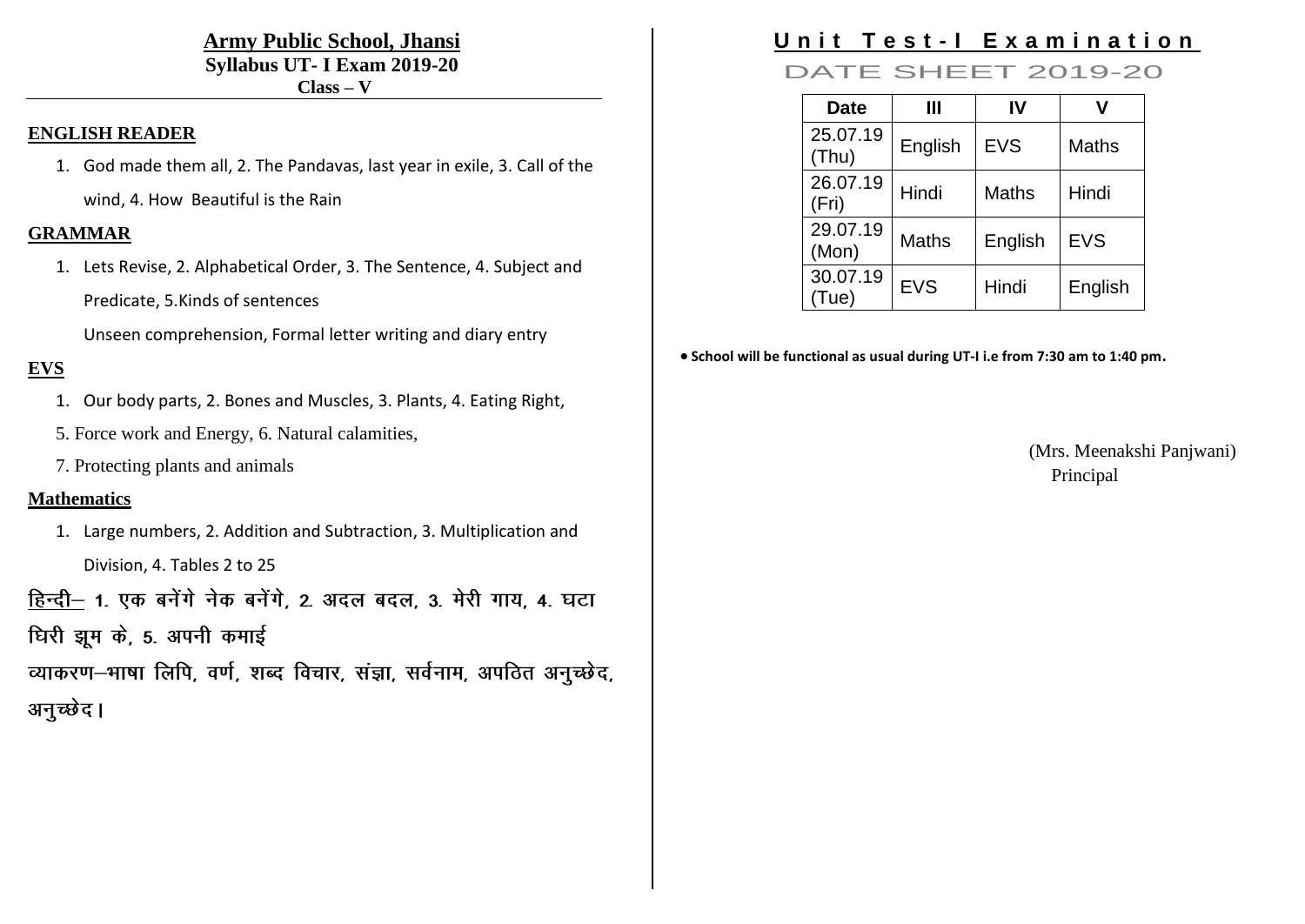## **ARMY PUBLIC SCHOOL, JHANSI** SYLLABUS - I UNIT TEST (2019-20) **CLASS - VI**

| <b>Class</b> | Lesson No. | <b>Topic</b>                                                                            |
|--------------|------------|-----------------------------------------------------------------------------------------|
|              |            | Chapter 1- Knowing Our Number                                                           |
| Maths        | $1$ To $3$ | Chapter 2- Whole Numbers                                                                |
|              |            | Chapter3- Playing With Numbers                                                          |
|              |            | Chapter 1. Food : where does it come from                                               |
|              | $1$ To $4$ | Chapter 2 : Components of food                                                          |
| Sci          |            | Chapter 3: Fibre to fabric                                                              |
|              |            | Chapter 4 : Sorting materials into groups                                               |
|              | History    | History Ch 1- What, Where, How And When? Ch 2- On                                       |
|              |            | The Trail Of The Earliest People.                                                       |
| S.St         | Geography  | Geography Ch 1- The Earth in the Solar System. Ch 2-                                    |
|              |            | Globe: Latitudes and Longitudes.                                                        |
|              | Civics     | Civics Ch 1- Understanding Diversity. Ch 2- Diversity And                               |
|              |            | Discrimination                                                                          |
|              |            | A Pact With The Sun- L-1 A Tale of Two Birds, L-2: The                                  |
|              |            | <b>Friendly Mongoose</b>                                                                |
| Eng          |            | Honey Suckle- Who Did Patrick's Homework?, Poem- A                                      |
|              |            | House, A Home                                                                           |
|              |            | Grammar- Rearranging, Editing, Sentences, Nouns<br><b>Writing-</b> Message/ Application |
| Sans         |            | रुचिरा—                                                                                 |
|              |            | अकारान्त पुल्लिंग– शब्द परिचय                                                           |
|              |            | आकारान्त स्त्रीलिंग– शब्द परिचय                                                         |
|              | व्याकरण    | व्याकरण—                                                                                |
|              |            | धात् रूप लट्-लकार 'पठ'                                                                  |
|              |            | शब्द रूप 'बालक'                                                                         |
|              |            | संस्कृत व हिंदी में फलों के नाम                                                         |
|              |            |                                                                                         |
| <b>HINDI</b> |            | संख्यावाची शब्द(1–10)                                                                   |
|              |            | वसंत—                                                                                   |
|              |            | पाठ 1- वह चिडिया जो, पाठ 2- बचपन, पाठ 3- नादान                                          |
|              |            | दोस्त, रामायण- अवधपुरी में राम,                                                         |
|              |            | जंगल और जनकपुर, दो वरदान, राम वन गमन,                                                   |
|              |            | व्याकरण—                                                                                |
|              | व्याकरण    | भाषा, लिपि, बोली और व्याकरण, वर्ण—विचार, शब्द—विचार                                     |
|              |            | संज्ञा. अनौपचारिक पत्र                                                                  |

# Unit Test-I Examination

**DATE SHEET 2019-20** 

| <b>Date</b>       | VI           | VII          | VIII             |
|-------------------|--------------|--------------|------------------|
| 25.07.19<br>(Thu) | Sanskrit     | Sanskrit     | Sanskrit         |
| 26.07.19<br>(Fri) | English      | Hindi        | <b>Maths</b>     |
| 29.07.19<br>(Mon) | <b>Maths</b> | S.St         | Hindi            |
| 30.07.19<br>(Tue) | Science      | Science      | S.S <sub>t</sub> |
| 31.07.19<br>(Wed) | S.St.        | English      | Science          |
| 01.08.19<br>(Thu) | Hindi        | <b>Maths</b> | English          |

• School will be functional as usual during UT-I i.e from 7:30 am to 1:40 pm.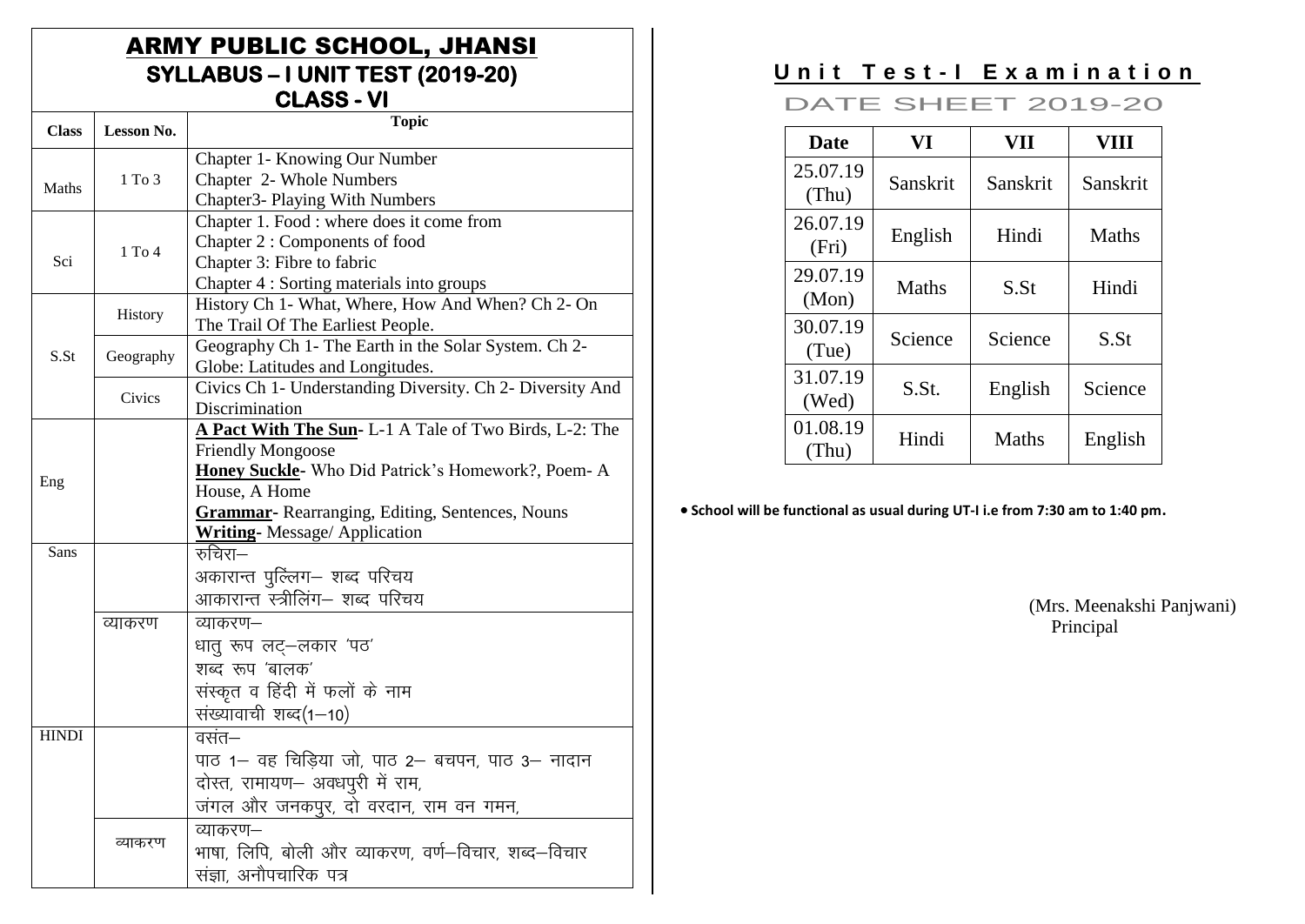# **ARMY PUBLIC SCHOOL, JHANSI** SYLLABUS - I UNIT TEST (2019-20)<br>CLASS - VII

| <b>Class</b>               | Lesson No. | <b>Topic</b>                                                                                                                                                                                                                                                 |
|----------------------------|------------|--------------------------------------------------------------------------------------------------------------------------------------------------------------------------------------------------------------------------------------------------------------|
| <b>Maths</b>               | 1, 2, 3    | Chapter 1- Integers<br>Chapter2- Fractions And Decimals<br>Chapter3- Data Handling                                                                                                                                                                           |
| Sci                        | $1$ To $5$ | Chapter 1 : Nutrition in plants<br>Chapter 2 : Nutrition in animals<br>Chapter 3 : Fibre to fabric<br>Chapter 4 : Heat<br>Chapter 5 : Acid, base and salt                                                                                                    |
|                            | History    | History: Ch 1- Tracing Changes Through A Thousand<br>Years. Ch 2- New Kings and Kingdoms.                                                                                                                                                                    |
| S.St                       | Geography  | Geography Ch 1- Environment. Ch 2- Inside Our Earth.                                                                                                                                                                                                         |
|                            | Civics     | Civics Ch 1- On Equality. Ch 2- Role of the<br>Government in Health                                                                                                                                                                                          |
| Eng                        |            | Reader-An Alien Hand- L- The Tiny Teacher &<br>Bringing Up Kari<br>Honey Comb- L- Three Question, Poem- The Squirrel<br><b>Writing Skills-</b> Notice, Application & Formal Letter<br><b>Grammar-</b> Rearranging, Editing, Sentences, Nouns &<br>Adjectives |
| <b>SANS</b><br><b>KRIT</b> |            | पुस्तक– रुचिरा<br>पाठ 1– सुभाषितानि, पाठ 2– दुर्बुद्धिः विनश्यति<br>पाठ 3- स्वावलम्बनम्, पाठ 4- हास्यबालकविसम्मेलनम<br>व्याकरण $-1$ . ' लता ' शब्द रूप<br>'पठ्' धातु रूप 'लट्' , 'लृट्' तथा 'लड्.' लकार<br>2.                                                |
| <b>HINDI</b>               |            | वसंत—<br>हम पंछी उन्मुक्त गगन के, दादी माँ, हिमालय की बेटियाँ,<br>कठपुतली<br>महाभारत– देवव्रत, भीष्म प्रतिज्ञा, अंबा और भीष्म<br>विद्रु, कूंती, भीम<br>व्याकरण-भाषा, लिपि, बोली और व्याकरण<br>वर्ण—विचार, शब्द—<br>विचार, अनौपचारिक पत्र                     |

# Unit Test-I Examination

### **DATE SHEET 2019-20**

| <b>Date</b>       | VI           | VII              | VIII             |
|-------------------|--------------|------------------|------------------|
| 25.07.19<br>(Thu) | Sanskrit     | Sanskrit         | Sanskrit         |
| 26.07.19<br>(Fri) | English      | Hindi            | <b>Maths</b>     |
| 29.07.19<br>(Mon) | <b>Maths</b> | S.S <sub>t</sub> | Hindi            |
| 30.07.19<br>(Tue) | Science      | Science          | S.S <sub>t</sub> |
| 31.07.19<br>(Wed) | S.St.        | English          | Science          |
| 01.08.19<br>(Thu) | Hindi        | <b>Maths</b>     | English          |

• School will be functional as usual during UT-I i.e from 7:30 am to 1:40 pm.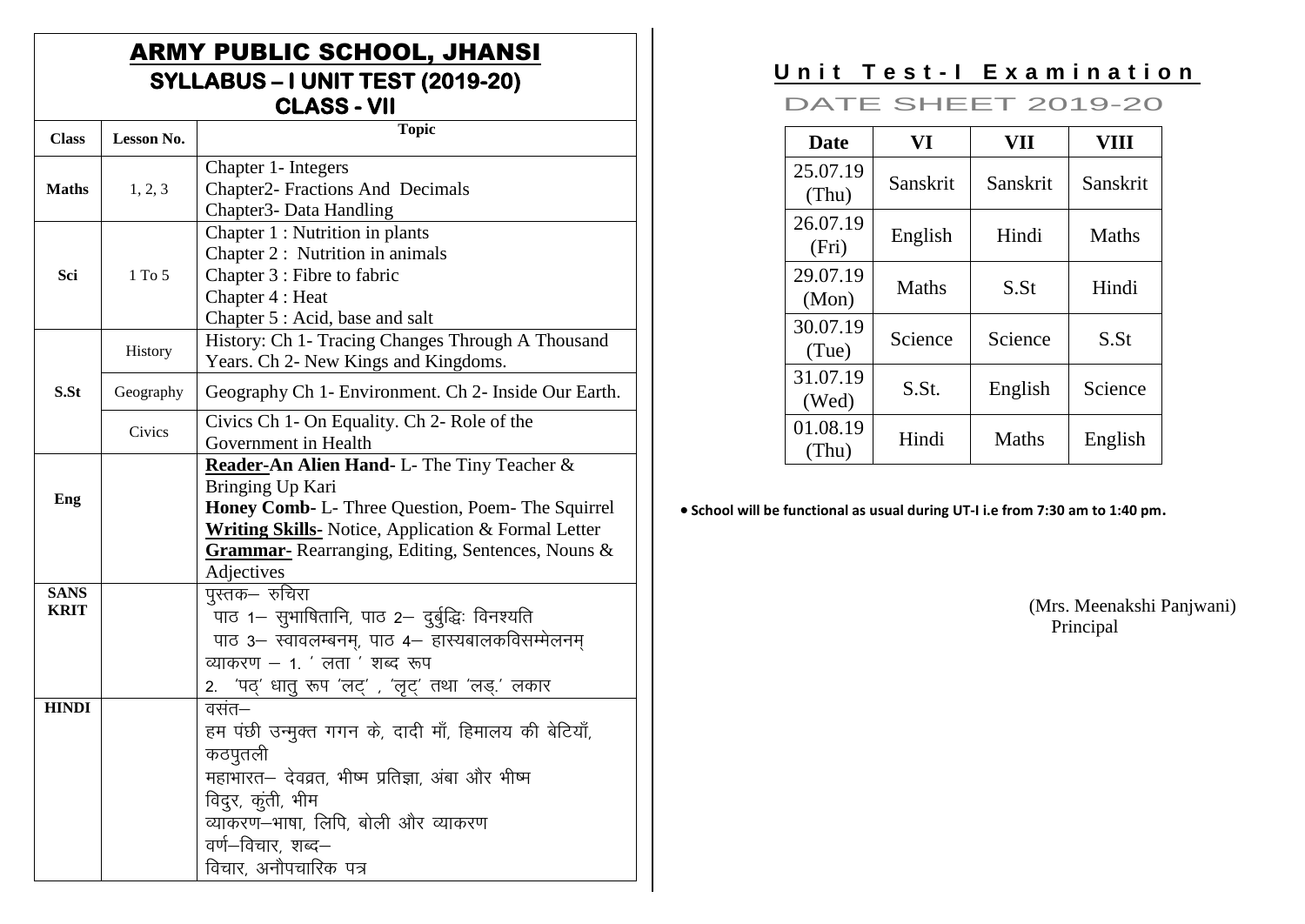# **ARMY PUBLIC SCHOOL, JHANSI** SYLLABUS - I UNIT TEST (2019-20)<br>CLASS - VIII

| <b>Class</b> | <b>Lesson No.</b> | <b>Topic</b>                                           |
|--------------|-------------------|--------------------------------------------------------|
|              |                   | (Honey Dew )Ch-1 The Best Christmas Present, Ch -      |
|              |                   | 2 The Tsunami                                          |
|              |                   | Poem – The Ant and the Cricket, Geography Lesson       |
|              |                   | (It so happened) Ch-1 How the Camel got his hump,      |
| Eng          |                   | Ch-2 Children at Work                                  |
|              |                   | (Grammar) – Ch – 1 to 5 (Sentences and Phrases,        |
|              |                   | Nouns and Pronouns, Adjectives and Degree of           |
|              |                   | Comparison, Verbs and Infinitives)                     |
|              |                   | Writing - Message Writing, Notice Writing, Informal    |
|              |                   | Letter                                                 |
|              |                   | Chapter 1 : Crop production and management             |
|              |                   | Chapter 2 : The Microbial World                        |
| Sci          | 1 To 5            | Chapter 3 : Synthetic fibre and plastic                |
|              |                   | Chapter 4 : Metal and non-metal                        |
|              |                   | Chapter 5 : Coal and Petroleum                         |
|              | History           | Class 8- History Ch 1 How, when and Where. Ch 2        |
|              |                   | From trade to territory (The Company Establish)        |
| S.St         | Geography         | Geography Ch 1 Resources. Ch 2 Land, soil water,       |
|              |                   | natural vegetation and wild life resource.             |
|              | Civics            | Civics Ch 1 The Indian Constitution. Ch 2 Understandin |
|              |                   | Secularism.                                            |
|              |                   | Chapter 1 – Rational Numbers                           |
| Maths        | 1 To 3 & 12       | Chapter 2 – Linear Equations In Variable               |
|              |                   | Chapter 3 - Understanding Quadrilaterals               |
|              |                   | Chapter12 - Exponents And Powers                       |
|              |                   | रूचिरा- 1- सुभाषितानि 2- बिलस्य वाणी न कदापि मे        |
| Sans         |                   | श्रुता 3– डिजीभारतम् 4– सदैव पुरतो निधेहि चरणम् ।      |
|              |                   | सर्वनाम रूप – अस्मद् , युष्मद्                         |
|              |                   | धातु रूप– पठ् – पाँचों लकार, संख्यावाची शब्द– 1से 25   |
| Hindi        |                   | <b>वसंत– पाठ 1– ध्वनि</b> 2–लाख की चुडियाँ 3–बस की     |
|              |                   | यात्रा 4–दीवानों की हस्ती, भारत की खोज– पाठ            |
|              |                   | 1-अहमदनगर का किला 2-तलाश 3-सिंधु घाटी की               |
|              |                   | सभ्यता, व्याकरण— कियाविशेषण , अनौपचारिक पत्र           |

# Unit Test-I Examination

### **DATE SHEET 2019-20**

| <b>Date</b>       | VI           | VII              | <b>VIII</b>      |
|-------------------|--------------|------------------|------------------|
| 25.07.19<br>(Thu) | Sanskrit     | Sanskrit         | Sanskrit         |
| 26.07.19<br>(Fri) | English      | Hindi            | <b>Maths</b>     |
| 29.07.19<br>(Mon) | <b>Maths</b> | S.S <sub>t</sub> | Hindi            |
| 30.07.19<br>(Tue) | Science      | Science          | S.S <sub>t</sub> |
| 31.07.19<br>(Wed) | S.St.        | English          | Science          |
| 01.08.19<br>(Thu) | Hindi        | <b>Maths</b>     | English          |

• School will be functional as usual during UT-I i.e from 7:30 am to 1:40 pm.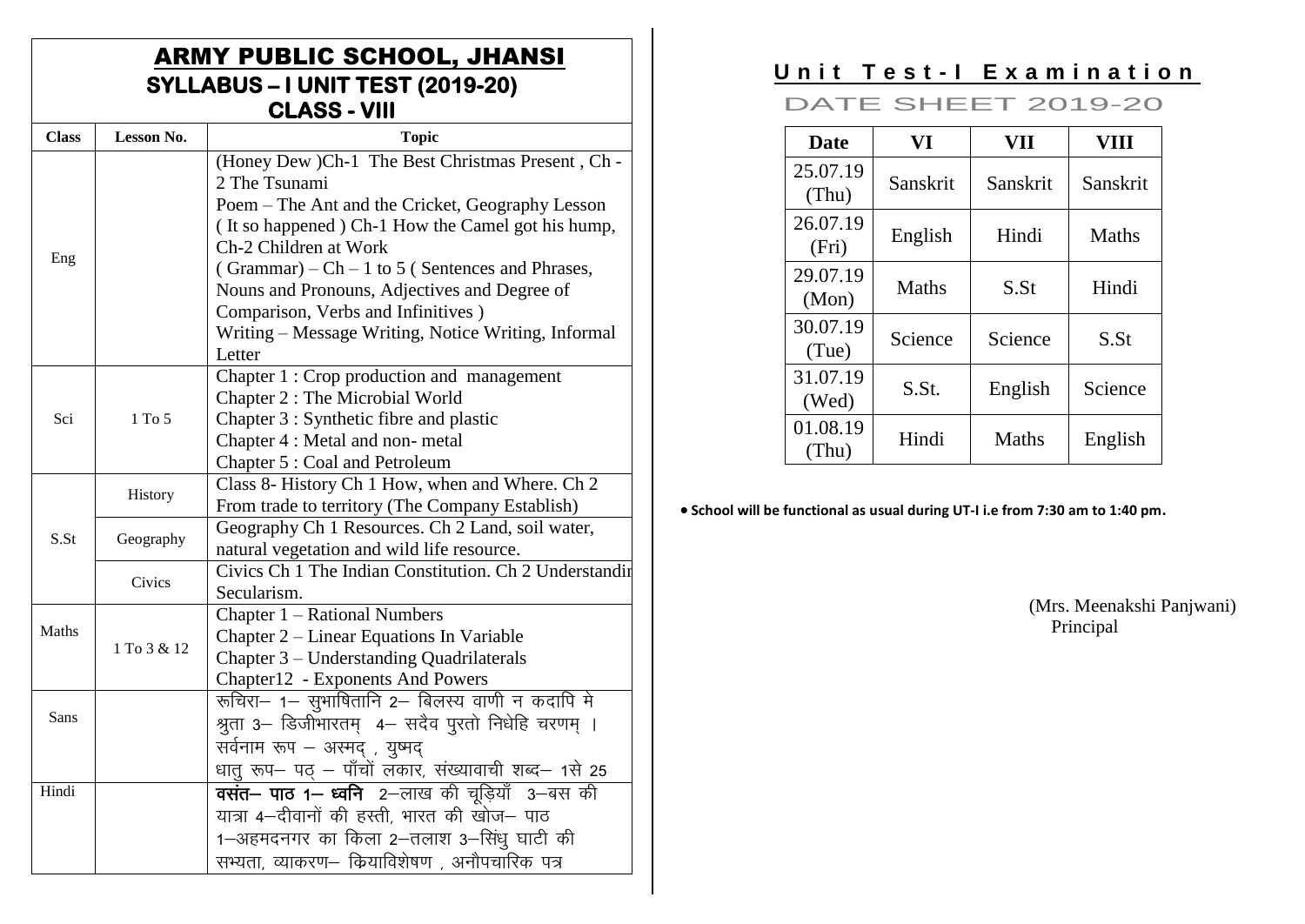## **ARMY PUBLIC SCHOOL, JHANSI** SYLLABUS - I UNIT TEST (2019-20) **CLASS - IX**

| <b>Class</b> | <b>Lesson No.</b> | <b>Topic</b>                                                                                                                                                                                                                                                                                                                                               |
|--------------|-------------------|------------------------------------------------------------------------------------------------------------------------------------------------------------------------------------------------------------------------------------------------------------------------------------------------------------------------------------------------------------|
| Maths        | $1, 2, 5 \& 12$   | Chapter 1- Number System<br>Chapter $2 -$ Polynomials<br>Chapter 5- Introduction to Euclid's Geometry<br>Chapter 12 – Heron's Formula                                                                                                                                                                                                                      |
|              | Chemistry         | Chemistry: Chapter 1: Matter in our surrounding                                                                                                                                                                                                                                                                                                            |
| Sci          | <b>Biology</b>    | Chapter % : The Fundamental unit of life- Cell                                                                                                                                                                                                                                                                                                             |
|              | Physics           | Chaptert 2 : Motion                                                                                                                                                                                                                                                                                                                                        |
|              | History           | History L 1 The French Revolution.                                                                                                                                                                                                                                                                                                                         |
|              | Geography         | L 1 India: Size and Location                                                                                                                                                                                                                                                                                                                               |
| S.St         | Civics            | L 2 What is Democracy? Why Democracy?                                                                                                                                                                                                                                                                                                                      |
|              | Economics         | L 1 The story of Village Palampur.                                                                                                                                                                                                                                                                                                                         |
| Eng          |                   | Beehive-L1 The Fun They Had, L2-The Sound of<br>Music Part 1and2,L3- The Little Girl.<br>POEM- 1.THE Road not taken, 2. The wind<br>MOMENTS-L 1 The Lost child, L-2 Adventures of<br>Toto<br>GRAMMAR-Editing, Omission, Rearrangements,<br>Gap filling and all ex at the back of the lessons<br>writing.<br>WRITING SKILLS-Diary Entry, Paragraph writing. |
| Hindi        |                   | संचयन– गिल्लू<br>स्पर्श – दुःख का अधिकार , एवरेस्ट मेरी शिखर यात्रा ,<br>रैदास के पद, रहीम के दोहे<br>व्याकरण – वर्ण संयोजन, वर्ण विच्छेद, उपसर्ग, प्रत्यय<br>अनुस्वार , अनुनासिक , नुक्ता<br>लेखन कौशल – अनौपचारिक पत्र , चित्र वर्णन                                                                                                                     |

# Unit Test-I Examination

## **DATE SHEET 2019-20**

| <b>Date</b>       | IX      | X            |
|-------------------|---------|--------------|
| 25.07.19<br>(Thu) | Hindi   | English      |
| 26.07.19<br>(Fri) | S.St    | Science      |
| 29.07.19<br>(Mon) | Science | <b>Maths</b> |
| 30.07.19<br>(Tue) | English | S.St         |
| 31.07.19<br>(Wed) | Maths   | Hindi        |
| 01.08.19<br>(Thu) |         |              |
| 02.08.19<br>(Fri) |         |              |
| 03.08.19<br>(Sat) |         |              |

• School will be functional as usual during UT-I i.e from 7:30 am to 1:40 pm.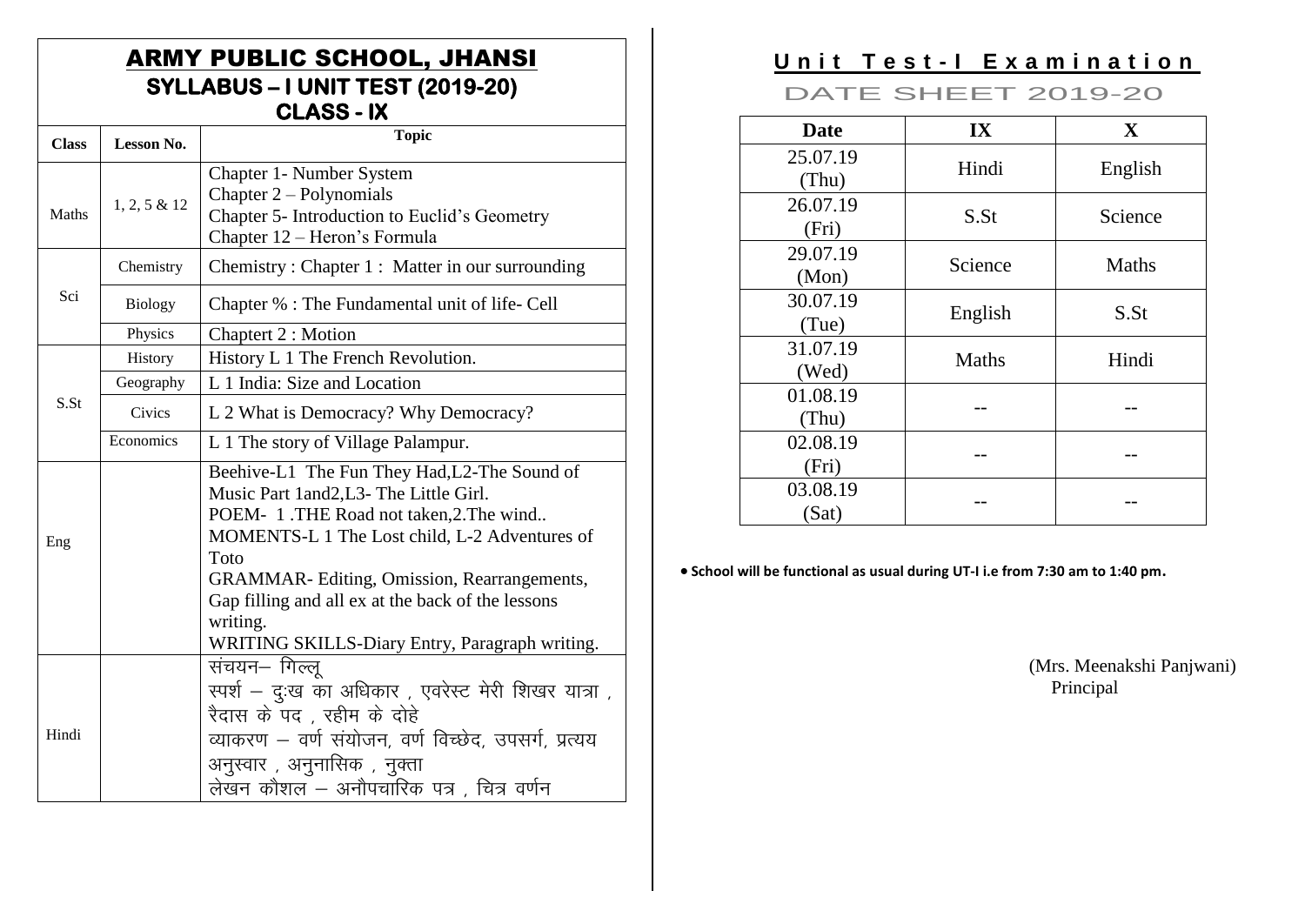## **ARMY PUBLIC SCHOOL, JHANSI** SYLLABUS - I UNIT TEST (2019-20) CLASS-X

| <b>Class</b>        | Lesson No.                                     | <b>Topic</b>                                                                                     |  |  |
|---------------------|------------------------------------------------|--------------------------------------------------------------------------------------------------|--|--|
|                     |                                                | Chapter 1- Real Number                                                                           |  |  |
| Maths               | 1 To 3 & 14                                    | <b>Chapter 2- Polynomials</b>                                                                    |  |  |
|                     |                                                | Chapters 3 – Linear Equation In Two Varibles                                                     |  |  |
|                     |                                                | Chapter14- Statistics                                                                            |  |  |
|                     | Chemistry                                      | Chemistry: Chapter 1: Chemical Reactions and                                                     |  |  |
|                     |                                                | Equations                                                                                        |  |  |
| Sci                 | <b>Biology</b>                                 | Biology: Life processes - Till the process of                                                    |  |  |
|                     |                                                | respiration                                                                                      |  |  |
|                     | Physics                                        | Physics: Chaptert 10: Light – Reflection and                                                     |  |  |
|                     |                                                | Refraction                                                                                       |  |  |
|                     | History                                        | History L3 The Nationalism in India.                                                             |  |  |
|                     | Geography                                      | Geography L 1 Resources and Development.                                                         |  |  |
| S.St                | Civics                                         | Civics L 1 Power Sharing. Geography L1 Resources                                                 |  |  |
|                     |                                                | and Development.                                                                                 |  |  |
|                     | Economics                                      | Economics L 1 Development.                                                                       |  |  |
|                     |                                                | Footprints Without Feet:- 1. A Triumph of Surgery                                                |  |  |
|                     |                                                | , 2. The Thief's Story, 3. The Midnight Visitor                                                  |  |  |
|                     |                                                | First Flight : Unit 1 A Letter to God, Poem : Dust of                                            |  |  |
| Eng                 |                                                | Snow, Fire and Ice                                                                               |  |  |
|                     |                                                | Unit 2: Nelson MANDELA, Poem : A Tiger in The                                                    |  |  |
|                     |                                                | Zoo.                                                                                             |  |  |
|                     |                                                | Unit 3 : Two Stories About Flying, (I) His First Flight,                                         |  |  |
| (2) Black Aeroplane |                                                |                                                                                                  |  |  |
|                     | Poem: How to tell Wild Animals, The Ball Poem. |                                                                                                  |  |  |
|                     | Grammar: Editing, Omission, Gap filling and    |                                                                                                  |  |  |
|                     |                                                | Rearranging jumbled words and phrases<br>Writing – Skills: Formal letter, (Letter to the Editor, |  |  |
|                     |                                                |                                                                                                  |  |  |
|                     |                                                | Placing order)                                                                                   |  |  |
|                     |                                                | रपर्श -1. बडे. भाई साहब, 2. डायरी का एक पन्ना<br>3. कबीर – साखी, 4 मीरा – पद, संचयन – हरिहर काका |  |  |
|                     |                                                |                                                                                                  |  |  |
|                     | व्याकरण – 1.शब्द व पद, 2. समास, 3. मुहावरे     |                                                                                                  |  |  |
| Hindi               |                                                | लेखन कौशल –1. औपचारिक पत्र, 2. संवाद लेखन                                                        |  |  |

# Unit Test-I Examination

**DATE SHEET 2019-20** 

| <b>Date</b>       | IX           | $\mathbf X$  |
|-------------------|--------------|--------------|
| 25.07.19<br>(Thu) | Hindi        | English      |
| 26.07.19<br>(Fri) | S.St         | Science      |
| 29.07.19<br>(Mon) | Science      | <b>Maths</b> |
| 30.07.19<br>(Tue) | English      | S.St.        |
| 31.07.19<br>(Wed) | <b>Maths</b> | Hindi        |
| 01.08.19<br>(Thu) |              |              |
| 02.08.19<br>(Fri) |              |              |
| 03.08.19<br>(Sat) |              |              |

• School will be functional as usual during UT-I i.e from 7:30 am to 1:40 pm.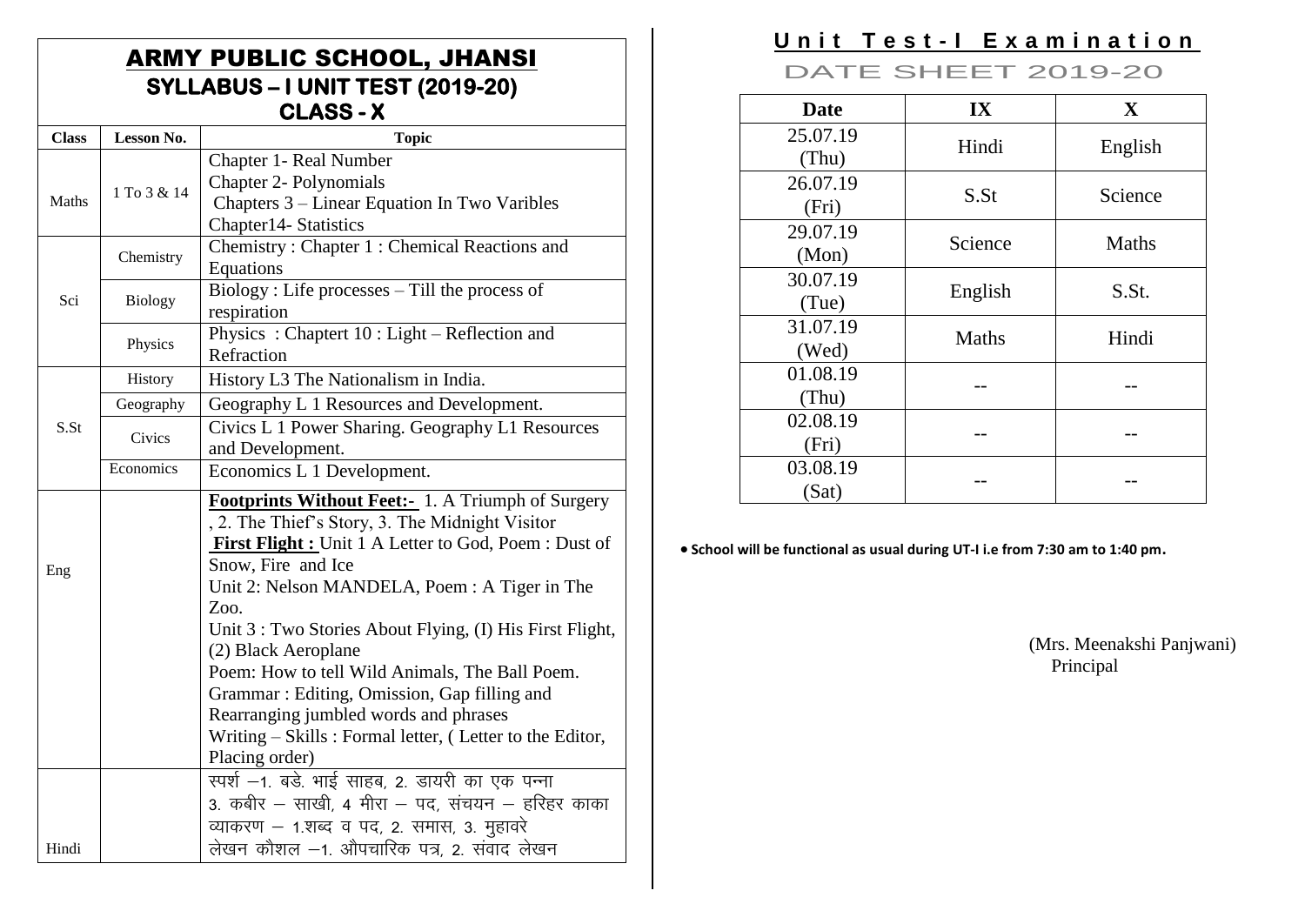## ARMY PUBLIC SCHOOL, JHANSI **SYLLABUS – I UNIT TEST (2019-20) CLASS - XI**

| <b>Class</b>   | Lesson No. | <b>Topic</b>                                                                                                                                                                                                                                                                                                                                                                         |  |  |
|----------------|------------|--------------------------------------------------------------------------------------------------------------------------------------------------------------------------------------------------------------------------------------------------------------------------------------------------------------------------------------------------------------------------------------|--|--|
| Maths          |            | 1. Set theory, 2. Complex numbers and quadratic<br>equation, 3. Trigonometric function.                                                                                                                                                                                                                                                                                              |  |  |
| Physics        |            | 1-2 Units and Measurements<br>1-3 Motion in a straight line                                                                                                                                                                                                                                                                                                                          |  |  |
| <b>Biology</b> |            | 1-1 The Living World<br>1-2-Biological Classification<br>1-3 Plant Kingdom                                                                                                                                                                                                                                                                                                           |  |  |
| Chemist<br>ry  |            | L-1 Some Basic Concepts of Chemistry<br>L-2 Structure of Atom                                                                                                                                                                                                                                                                                                                        |  |  |
| Econom<br>ics  |            | 1. Economics problems of an Economy, 2. Central<br>problems of an Economy, 3 Consumer's equilibrium<br>indifference curve<br>analysis, 4. Consumer's<br>equilibrium, 5. Theory of demand, 6. Price elasticity<br>of demand, 7. Production function and returns to a<br>factor, 8. Concepts of costs.                                                                                 |  |  |
| Eng            |            | Hornbill- 1. Portrait of a Lady, 2. We are Not a Araid<br>To Die If We Can All Be Together.<br>Poem- 1. A Photograph, 2. The laburnum top<br>Snap shots $-1$ . Summer of the Beautiful White Horse,<br>2. The Address<br>Grammar – Editing, Omission, Rearrangement, Gap<br>Filling<br>Writing Skills - Letter to the editor, Article writing,<br>Notice writing, Paragraph writing. |  |  |
| Account        |            | L 1 to 4, 7 and 9.                                                                                                                                                                                                                                                                                                                                                                   |  |  |
| B.St           |            | $L1$ and 2.                                                                                                                                                                                                                                                                                                                                                                          |  |  |
| Phy.<br>Edu.   |            | Unit-1 Changing trends and career in Physical<br>Education.<br>Unit-2 Olympic value education.                                                                                                                                                                                                                                                                                       |  |  |
| CS             |            | L-1 Computer System Overview, L-3 Boolean Logic,<br>L-20 Online Access and Computer Security.                                                                                                                                                                                                                                                                                        |  |  |
| IP             |            | L-1 Hardware concepts, L-2 My SQL Basic                                                                                                                                                                                                                                                                                                                                              |  |  |
| Geogra<br>phy  |            | $L-1$ to $L3$ .                                                                                                                                                                                                                                                                                                                                                                      |  |  |

| Pshycho<br>logy | Chap. $1 & 2$ .                                                         |
|-----------------|-------------------------------------------------------------------------|
| Pol. Sc.        | L 1 Constitution Why and How? L 2 Rights in the<br>Indian Constitution. |
| <b>History</b>  | L 1 From the Beginning of Time.<br>L 2 writing City Life.               |

# **Unit Test-I Examination**

DATE SHEET 2019-20

| <b>Date</b>       | XI                       | XП                      |
|-------------------|--------------------------|-------------------------|
| 25.07.19<br>(Thu) | English                  | English                 |
| 26.07.19<br>(Fri) | Bio/Eco                  | $Opt (C++/IP/Phy.Edu.)$ |
| 29.07.19<br>(Mon) | Opt $(C++/IP/Phy.Edu.)$  | Chem/Accounts/History   |
| 30.07.19<br>(Tue) | Physics/Accounts         | Maths/Psychology        |
| 31.07.19<br>(Wed) | Chem/B.St./History       | Bio/Eco                 |
| 01.08.19<br>(Thu) | Maths/Psychology         | Physics/B.St<br>/Hindi  |
| 02.08.19<br>(Fri) | Geography                | Political Science       |
| 03.08.19<br>(Sat) | <b>Political Science</b> | Geography               |

**School will be functional as usual during UT-I i.e from 7:30 am to 1:40 pm.**